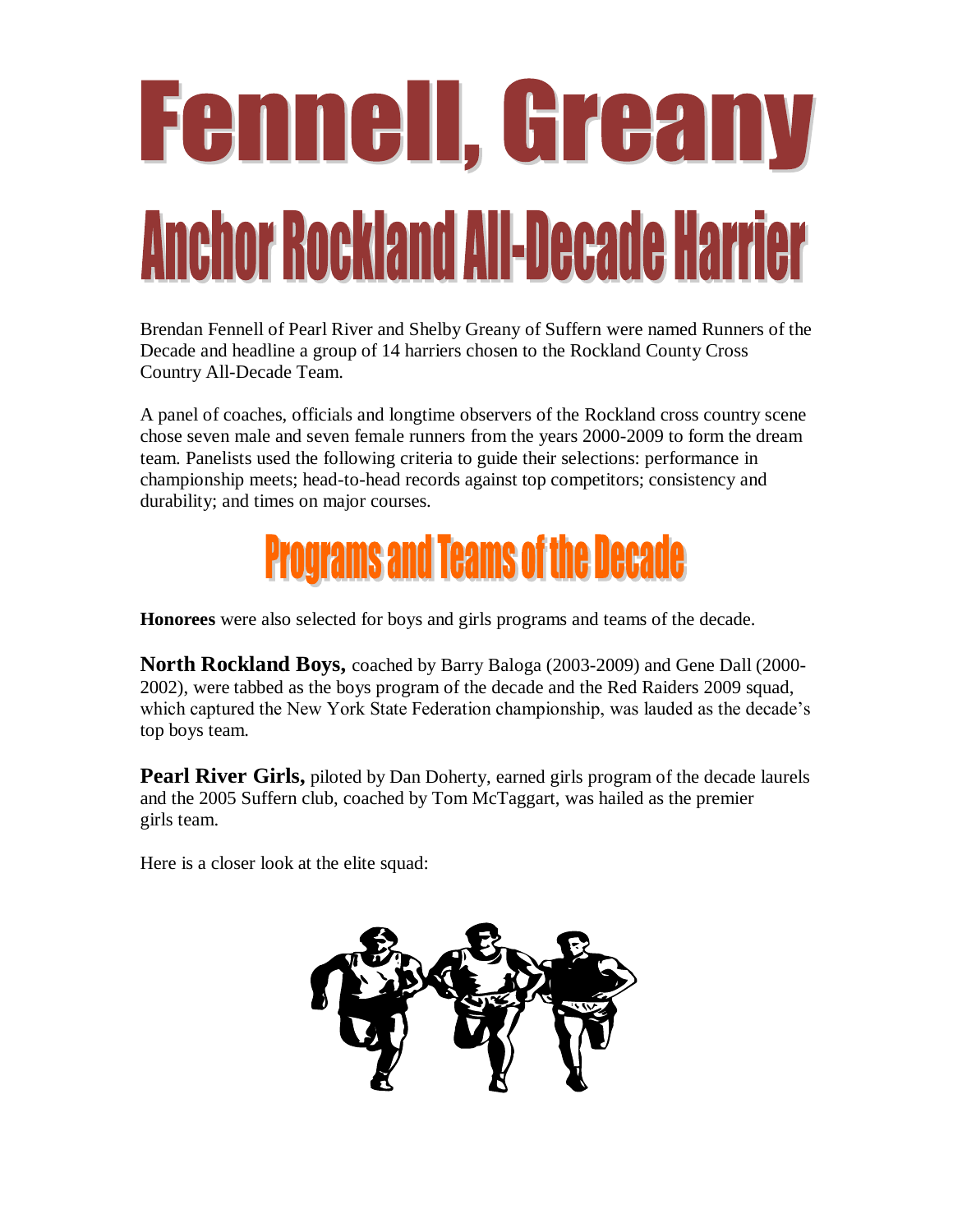

#### **BOYS RUNNER OF THE DECADE**

**Brendan Fennell, Pearl River:** Fennell dominated the competition from 2000 to 2002, seizing three consecutive Rockland County and Section 1 titles. He won New York State Intersectional Class C crowns in 2000 and 2001 and placed third in 2002. At the New York State Federation championship – the state's all-class, winner-take-all finale – he finished fourth, third and fifth, respectively. Fennell qualified twice for the Foot Locker Nationals, including a victory at the 2002 Northeast Regional in a Rockland record 15:32.7 for Van Cortlandt Park's 5K course. He notched 12 invitational wins over three seasons, including two at the prestigious Manhattan Invitational. Fennell holds Rockland records for Van Cortlandt's 2.5-mile (12:30.2) and 5K (15:32.7) courses, and ranks second at Bowdoin Park (15:56.4) and fourth at Bear Mountain (14:57.1).

#### **GIRLS RUNNER OF THE DECADE**

**Shelby Greany, Suffern:** A case can be made for Greany as the preeminent cross country runner in county history, male or female. She won an unprecedented five Rockland County and five Section 1 crowns in a row from 2004 to 2008. In the New York State Intersectional Class AA race, she finished second twice and fourth once. She placed second in the 2006 Federation meet and had three other finishes in the top six (fourth, 2005; fifth, 2007; sixth, 2008). She qualified for the Foot Locker Nationals a record four times, including a runner-up finish at the 2008 Northeast Regionals, and earned All-America status with a seventh-place finish that year at the Foot Locker meet. She is the fastest Rocklander at Bear Mountain (17:26.7), Bowdoin Park (18:27.7), and both the 2.5-mile (14:15.4) and 5K (17:37.7) courses at Van Cortlandt Park.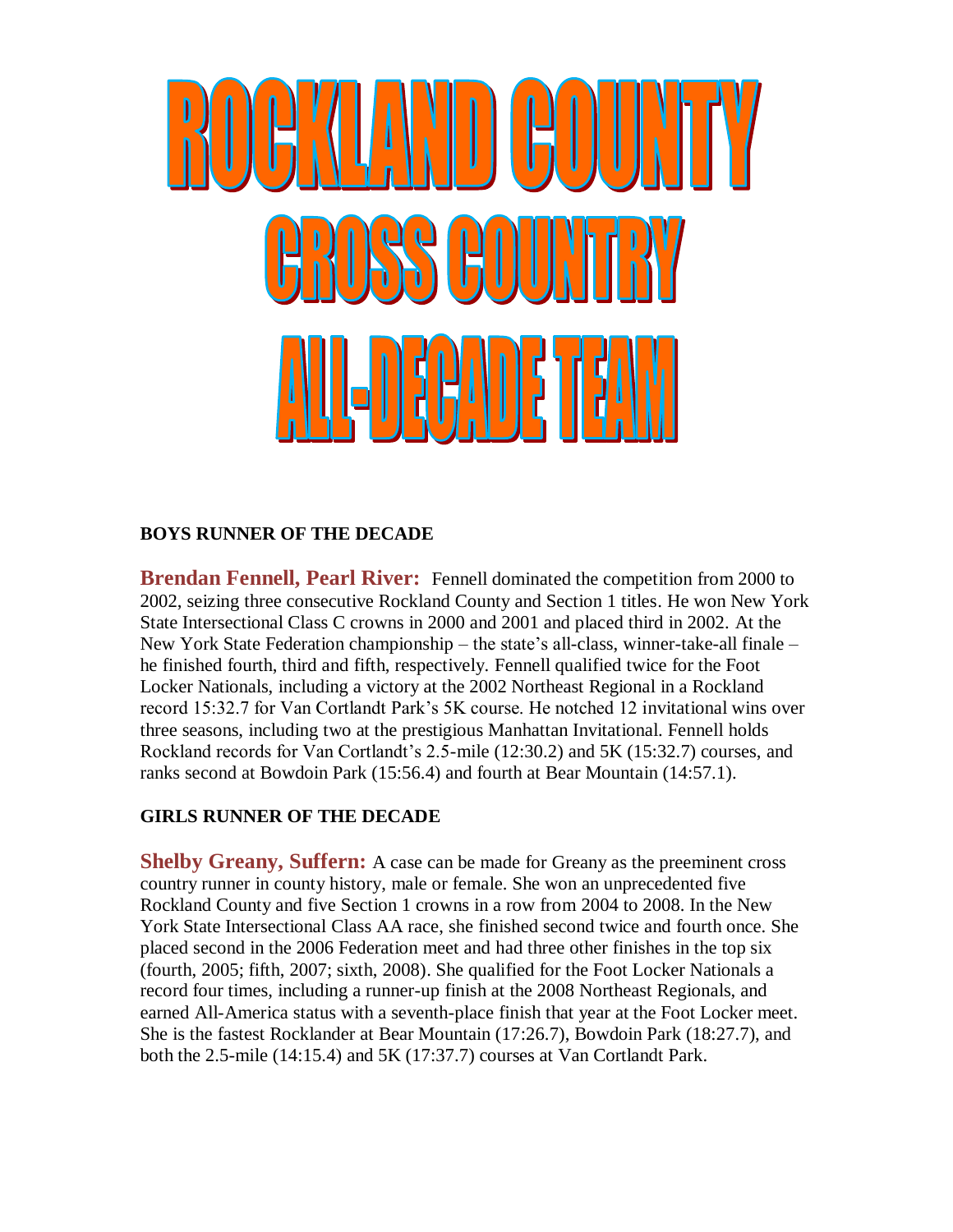#### **BOYS INDIVIDUALS**

(In alphabetical order)

**Mike Hickey, Pearl River:** Hickey pocketed three successive titles at the Rockland County meet from 2006 to 2008, and also "three-peated" at the Section 1 Class B meet. His finest championship outing was a third-place finish at the 2008 New York State Intersectional Class B race. Hickey stands tied for third on the all-time Rockland list at Van Cortlandt (12:36.0) and sixth at Bowdoin Park (16:20.0).

**Nick Hughes, North Rockland:** Hughes put it all together in 2009, winning the New York State Intersectional Class AA title, North Rockland's first individual state crown. He also swept the Rockland and Section 1 AA titles and placed fourth at the Federation meet to lead the Raiders to the team championship. As a junior he finished sixth in the state Class AA race. Hughes ranks fourth all-time among Rocklanders at Bowdoin Park (16:05.4) and tied for sixth at Van Cortlandt (12:41.6).

**Carlos Jamieson, North Rockland:** The 2003 Rockland County champion as a junior, Jamieson placed eighth at the New York State Class A meet and  $11<sup>th</sup>$  in the Federation meet. He won the 2004 Section 1 AA title, was runner-up to teammate John Martinez in the County meet, and prevailed in his division at the Manhattan Invitational in a fast 12:46.7 over Van Cortlandt's 2.5-mile course. He was County meet runner-up as a sophomore and ranks No. 5 on the all-time Rockland list at Bowdoin Park (16:09.1).

**John Martinez, North Rockland:** Martinez is Rockland's only male All-America harrier, finishing  $14<sup>th</sup>$  at the 2004 Foot Locker Nationals after qualifying with a seventhplace effort at the Northeast Regional. He was runner-up at both the New York State Class AA and Federation meets, the Rockland County champion and second-place finisher behind teammate Carlos Jamieson at both the Section 1 AA meet and his division at the Manhattan Invitational (12:47.1). As a junior, Martinez took ninth in the state meet and  $12<sup>th</sup>$  at Federation. He ranks third all-time among Rockland runners at Bowdoin Park (15:57.7) and on Van Cortlandt's 5K course (15:42.8).

**Miguel Reyes, North Rockland:** Reyes led North Rockland to a second-place team finish in the 2002 New York State Intersectional Class A race with a  $13<sup>th</sup>$ -place performance, and followed that up with a  $20<sup>th</sup>$ -place showing at Federations. He was fifth at the County and fourth in Section 1, and won his races at the Section 1 Coaches, Red Raider Run and Suffern Invitational.

**Justin Romaniuk, Suffern:** Coming off a stellar 1999 season in which he won the New York State Class A race, finished second at the Federation run and swept Rockland and Section 1 Class A titles, Romaniuk encored in 2000 with another big year. He racked up his third straight Section 1 A title, finished second in the County meet to Brendan Fennell, took fifth in the state Class A race and recorded a third-place showing at the Federation meet. Romaniuk then placed third in the Foot Locker Northeast Regional (ahead of Fennell's fifth) to qualify for Foot Locker Nationals. He holds the Rockland record for Bowdoin Park (15:55.9) and ranks third on Van Cortlandt's 5K course (15:43.7).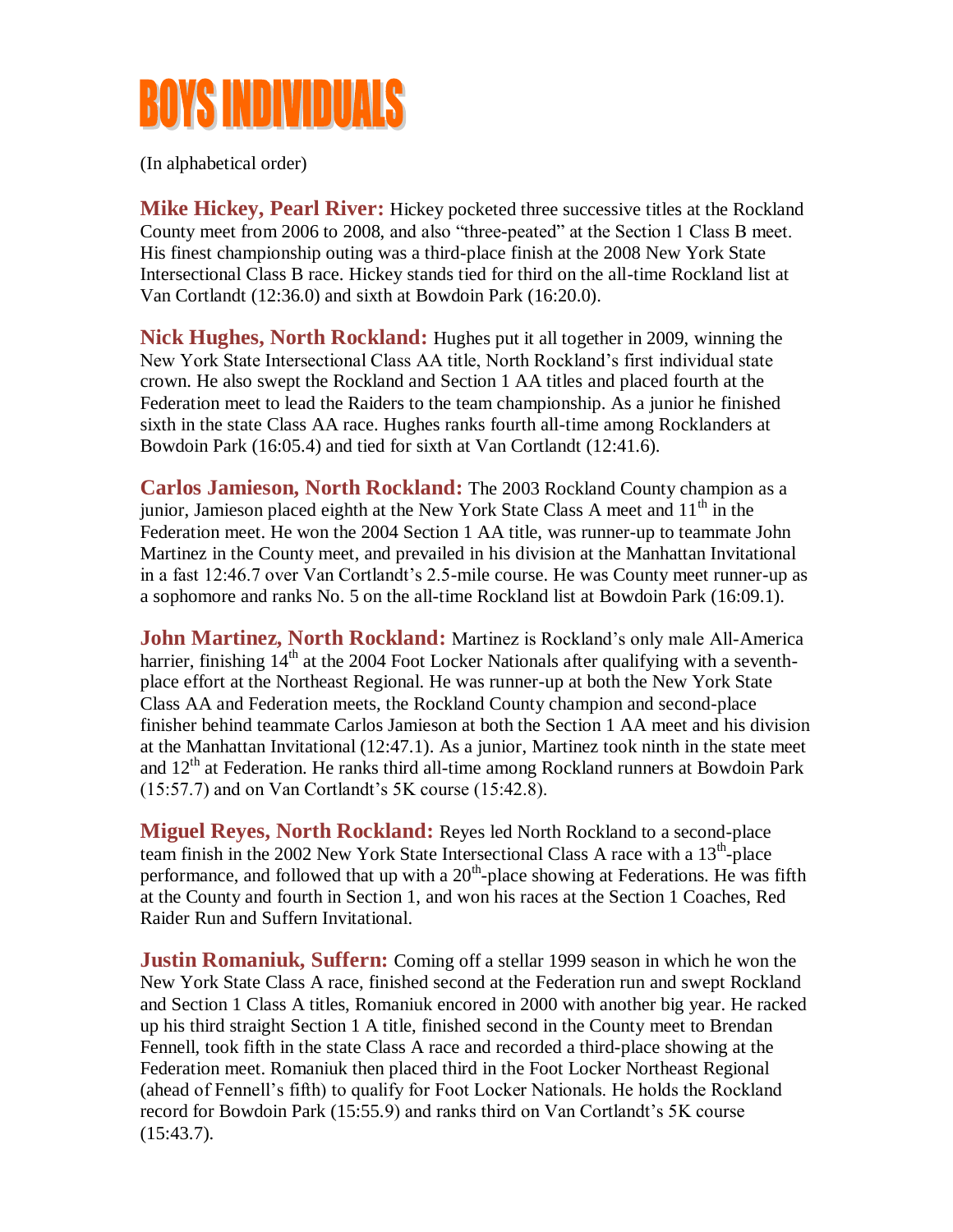### **GIRLS INDIVIDUALS**

(In alphabetical order)

**Jaclyn Gaines, Pearl River:** A consistent performer over three seasons, Gaines finished third in the 2002 New York State Intersectional Class C race after a pair of 14<sup>th</sup>place efforts in 2000 and 2001. She was the 2001 Rockland County champion, a two-time Section 1 Class C titleholder, and County meet runner-up as a sophomore.

**Sara Graney, Tappan Zee:** Graney placed seventh in the New York State Class A race as a sophomore in 2005 and eighth as a senior in 2007. She won the Section 1 A race as a sophomore and placed second the next two years, and collected a pair of third-place finishes and one fourth in the Rockland County meet. She qualified for states as a freshman by placing fifth at Sectionals.

**Vanessa McKay, Pearl River:** McKay carried over her success from 1999 into 2000 and 2001. In '99 she was runner-up in both the New York State Class C and County meet races and won the Section 1 C race. In 2000 she won the County and Sectional titles, placed sixth in the state meet and  $20<sup>th</sup>$  at the Federation meet. In 2001 she was second in both the County and Section 1 meets and again placed sixth at the state meet.

**Kara McKenna, Suffern:** McKenna teamed with Shelby Greany to form the strongest 1-2 punch of any Rockland girls duo. A two-time Rockland County champion and two-time runner-up (to Greany), McKenna also earned one Section 1 title and finished second three times. She finished fifth in both the 2005 New York State Class AA and Federation races, had  $12<sup>th</sup>$  and  $14<sup>th</sup>$ -place showings at the state meet in 2004 and 2003 respectively, and took  $15<sup>th</sup>$  in the 2003 Federation run. She missed making Foot Locker Nationals by one place in 2005, finishing  $11<sup>th</sup>$  at the Northeast Regional. McKenna ranks second on the all-time Rockland list at Van Cortlandt's 5K course (18:10.0) and third at Bear Mountain (17:48.7), Bowdoin Park (18:48.1) and Van Cortlandt's 2.5-mile course (15:03.1).

**Samantha Stadt, Pearl River:** Stadt rose to the occasion twice in the New York State Class B championships, placing second in 2005 and seventh in 2004. She was also a two-time Section 1 Class B runner-up and finished third in the County meet in 2005 behind fellow All-Decade Team members Shelby Greany and Kara McKenna.

**Megan Young, Nanuet:** The youngest member of the All-Decade squad, Young captured the New York State Class B championship as a freshman in 2009, finished  $10<sup>th</sup>$ in the Federation meet,  $13<sup>th</sup>$  at the Nike Cross Nationals New York Regional and  $38<sup>th</sup>$  at Nationals. She was also the 2009 Rockland and Section 1 B champ. As an eighth-grader Young placed third in the County and Sectionals and  $14<sup>th</sup>$  at the state meet, and also made the state meet as a seventh-grader by taking fourth at Sectionals. She ranks second on the all-time Rockland list at Bear Mountain (17:38.1) and Bowdoin Park (18:45.9) and fourth at Van Cortlandt (15:05.9).